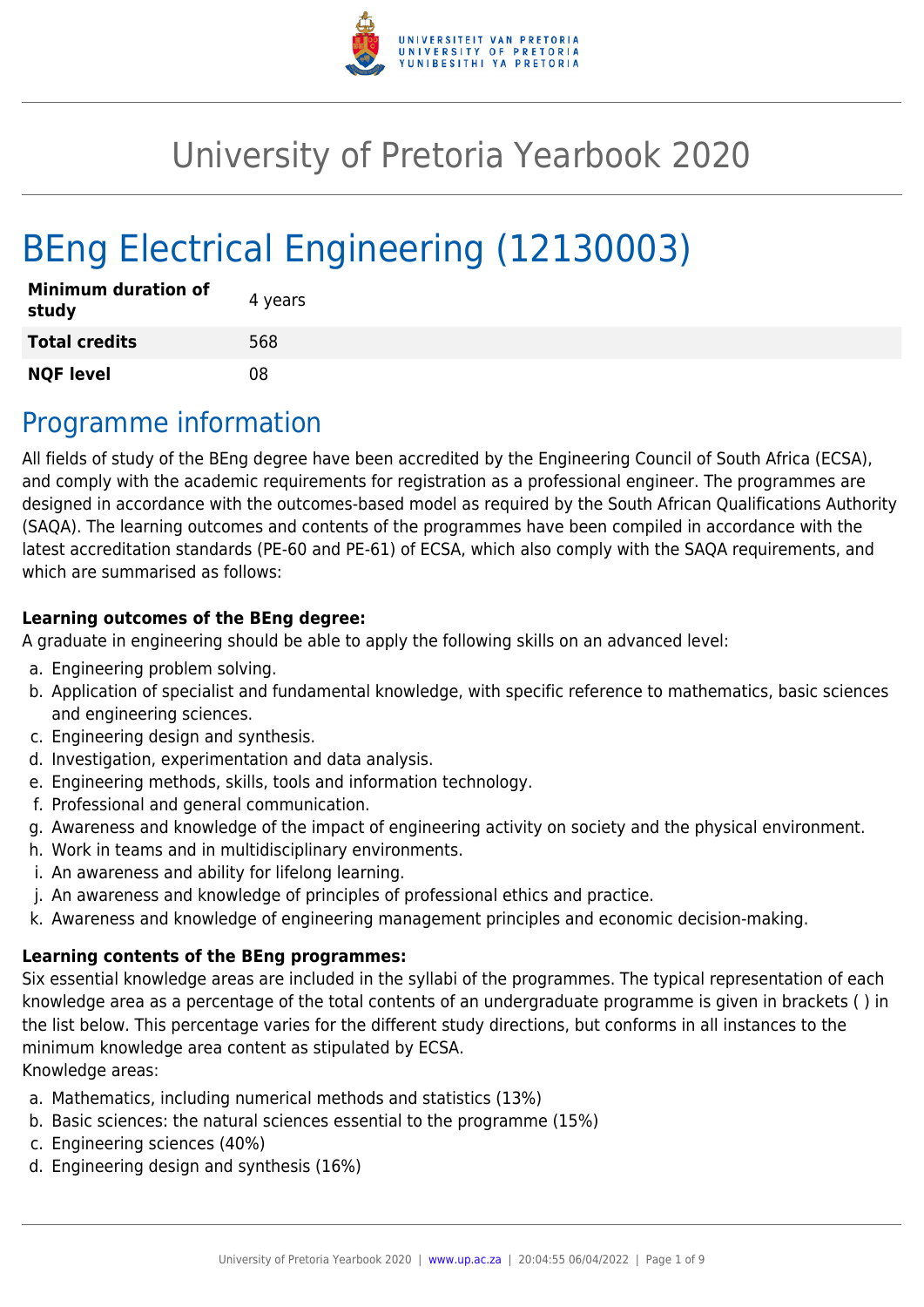

- e. Computing and information technology (5%)
- f. Complementary studies: communication, economy, management, innovation, environmental impact, ethics, engineering practice (11%).

# Admission requirements

- The following persons will be considered for admission: candidates who are in possession of a certificate that is deemed by the University to be equivalent to the required Grade 12 certificate with university endorsement; candidates who are graduates from another tertiary institution or have been granted the status of a graduate of such an institution; and candidates who are graduates of another faculty at the University of Pretoria.
- Life Orientation is excluded when calculating the APS.
- Grade 11 results are used in the conditional admission of prospective students.
- A valid qualification with admission to degree studies is required.
- Minimum subject and achievement requirements, as set out below, are required.
- Conditional admission to the four-year programmes in the School of Engineering is only guaranteed if a prospective student complies with ALL the requirements below.
- Note: Candidates who do not comply with the minimum requirements, set out above, but who have obtained a minimum APS of 30, an achievement level of 5 for English, 6 for Mathematics and 5 for Physical Science, will be considered for conditional admission to either the four-year programme or the ENGAGE programme based on the results of the NBT.
- Admission to ENGAGE in the School of Engineering will be determined by the results of the NBT, NSC results, an achievement level of 5 in Mathematics and 5 in Physical Science, as well as an achievement level of 5 in English, together with an APS of 30.
- Students may apply directly to be considered for the ENGAGE programme.
- Tuition will be presented in English only.

| <b>Achievement level</b><br><b>English Home</b><br>Language or | <b>Minimum requirements</b> |         |                    |         |                         |    |
|----------------------------------------------------------------|-----------------------------|---------|--------------------|---------|-------------------------|----|
| <b>English First</b><br><b>Additional</b><br>Language          |                             |         | <b>Mathematics</b> |         | <b>Physical Science</b> |    |
| NSC/IEB                                                        | AS Level                    | NSC/IEB | AS Level           | NSC/IEB | AS<br>Level             |    |
| 5                                                              |                             | 6       | B                  | 6       | В                       | 35 |

\* Cambridge A level candidates who obtained at least a D in the required subjects, will be considered for admission. International Baccalaureate (IB) HL candidates who obtained at least a 4 in the required subjects, will be considered for admission.

| <b>Achievement level</b><br><b>English Home</b>                      |          | <b>ENGAGE Programme minimum requirements</b> |          |                         |             |            |
|----------------------------------------------------------------------|----------|----------------------------------------------|----------|-------------------------|-------------|------------|
| Language or<br><b>English First</b><br><b>Additional</b><br>Language |          | <b>Mathematics</b>                           |          | <b>Physical Science</b> |             | <b>APS</b> |
| NSC/IEB                                                              | AS Level | NSC/IEB                                      | AS Level | NSC/IEB                 | AS<br>Level |            |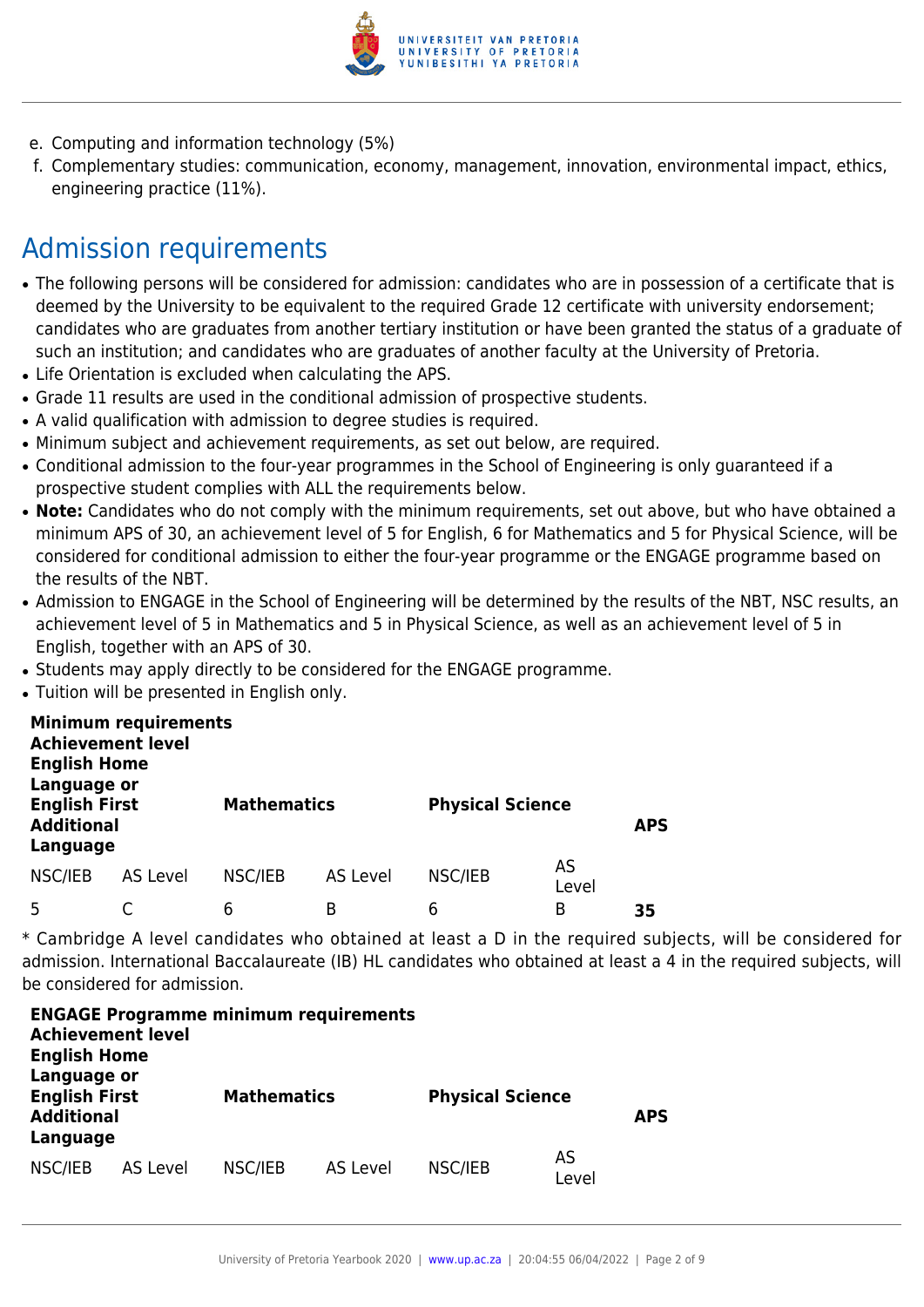

#### 5 C 5 C 5 C **30**

## Other programme-specific information

With a few exceptions, most modules offered at the School of Engineering are semester modules having credit values of either 8 or 16.

A student may be permitted by the Dean, on recommendation of the relevant head of department, to register for an equivalent module in an alternate semester, although the module is normally offered to the student's group in another semester, and providing that no timetable clashes occur.

#### **Please note:**

- 1. All students are required to successfully complete JCP 203, Community-based project 203, as part of the requirements for the BEng degree. A student may register for the module during any of the years of study of the programme, but preferably not during the first or the final year of study.
- 2. Students registered for Chemical Engineering who have passed CBI 311 or CBI 410, receive credit for CBI 310.
- 3. Mechanical Engineering: For the Aeronautical Option, the themes of both the Design and the Project must be aeronautical-related.
- 4. Offering of electives depends on the availability of resources and industry support.

### Promotion to next study year

#### **Promotion to the second semester of the first year and to the second year of study (Eng. 14)**

- a. A new first-year student who has failed in all the prescribed modules of the programme at the end of the first semester, is excluded from studies in the School of Engineering. A student who is registered for the Engineering Augmented Degree Programme and has passed only 8 credits will also be excluded.
- b. A student who complies with all the requirements of the first year of study, is promoted to the second year of study.
- c. A student who has not passed at least 70% of the credits of the first year of study after the November examinations, must reapply for admission should he/she intend to proceed with his/her studies. Application on the prescribed form must be submitted to the Student Administration of the School of Engineering not later than 11 January. Late applications will be accepted only in exceptional circumstances after approval by the Dean. Should first-year students be readmitted, conditions of readmission will be determined by the Admissions Committee.
- d. Students who have not passed all the prescribed modules at first year level (level 100), as well as students who are readmitted in terms of Faculty Regulations must register for the outstanding first-year level (level-100) modules.
- e. A student who is repeating his or her first year, may, on recommendation of the relevant heads of department and with the approval of the Dean, be permitted to enroll for modules of the second-year of study in addition to the first-year modules which he or she failed, providing that he or she complies with the prerequisites for the second-year modules and no timetable clashes occur. Students on the ENGAGE programme may, following the same procedure, be permitted to enrol for level-200 modules in addition to the level-100 modules which he/she failed providing that he/she complies with the prerequisites for the modules at 200-level and no timetable clashes occur. On recommendation of the relevant head of department and with special permission from the Dean, permission may be granted to exceed the prescribed number of credits. The total number of credits which may be approved may not exceed the normal number of credits per semester by more than 16 credits.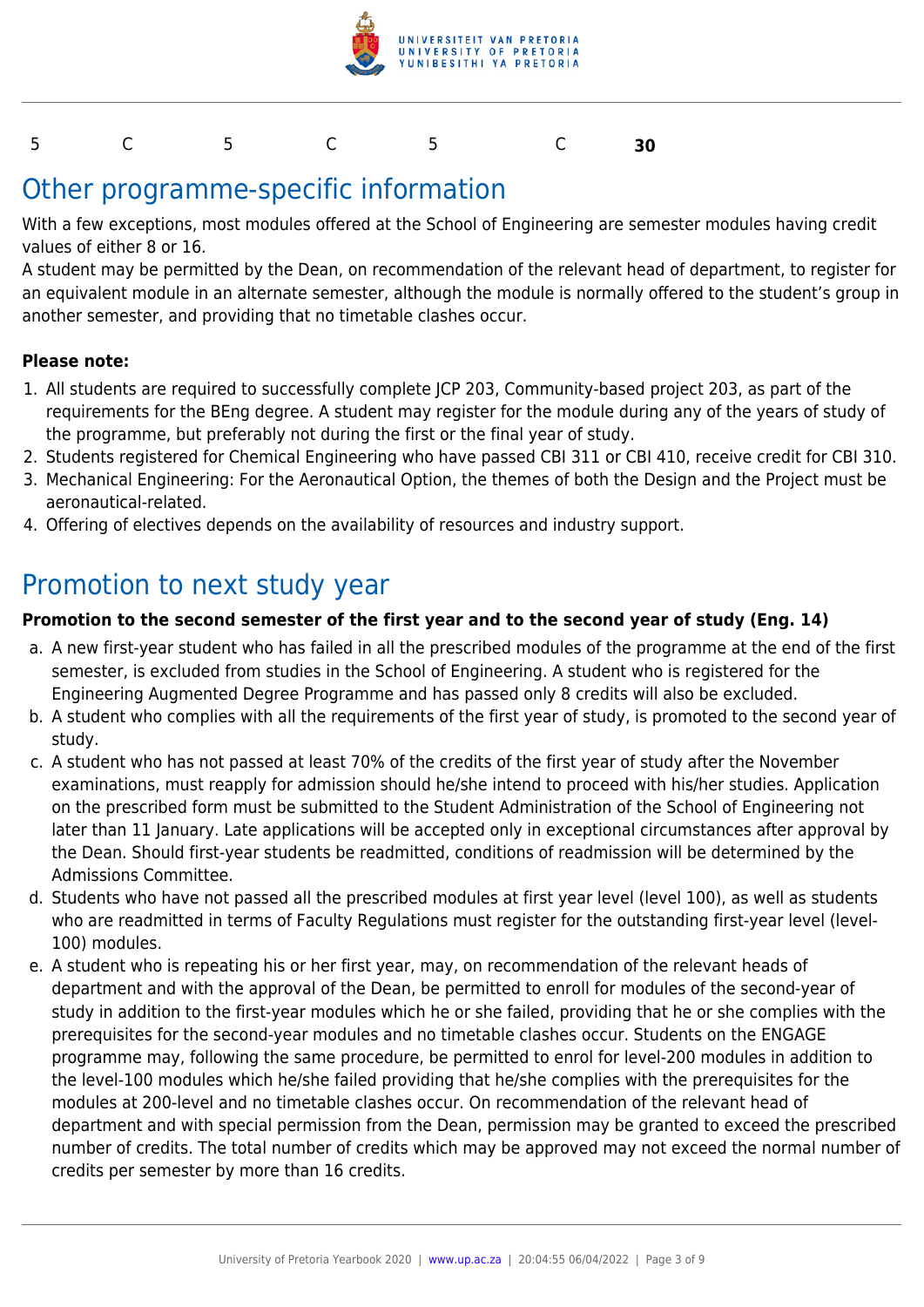

f. Students in Computer, Electrical and Electronic Engineering, who fail a first-year module for the second time, forfeit the privilege of registering for any modules of an advanced year of study.

### **Please note:**

- i. From the second year of study each student should be in possession of an approved calculator. It is assumed that each student will have easy access to a laptop computer.
- ii. Students who intend transferring to Mining Engineering, must familiarise themselves with the stipulations set out in the syllabi of PWP 121 Workshop practice 121.

**Promotion to the third year of study of the Four-year Programme, as well as to the third and the fourth years of study of the ENGAGE Programme. In case of the fourth year of study of the ENGAGE Programme, the words "first", "second" and "third" must be substituted with the words "second", "third" and "fourth" respectively. (Eng. 15)**

- a. A student who complies with all the requirements of the second year of study, is promoted to the third year of study.
- b. A student must pass all the prescribed modules at first year level (level 100) before he or she is admitted to any module at third year level (level 300).
- c. A student who is repeating his or her second year must register for all the second-year modules still outstanding. Such a student may, on recommendation of the relevant head of department and with the approval of the Dean, be permitted to enroll for modules of the third year of study in addition to the secondyear modules which he or she failed, providing that he or she complies with the prerequisites for the thirdyear modules and no timetable clashes occur. On recommendation of the relevant head of department, and with special permission from the Dean, permission may be granted to exceed the prescribed number of credits. The total number of credits which may be approved may not exceed the normal number of credits per semester by more than 16 credits.
- d. Students in Computer, Electrical and Electronic Engineering who fail a second-year module for the second time forfeit the privilege of registering for any modules of the third year of study.
- e. Students who intend transferring to Mining Engineering must familiarise themselves with the stipulations set out in the syllabi of PWP 120 Workshop practice 120, as well as PPY 317 Practical training 317.

### **Promotion to the fourth year of study of the Four-year Programme, as well as to the fifth year of study of the ENGAGE Programme. In case of the fifth year of study of the ENGAGE Programme, the words "second", "third" and "fourth" must be substituted with the words "third", "fourth" and "fifth" respectively. (Eng. 16)**

- a. A student who complies with all the requirements of the third year of study is promoted to the fourth year of study. A student who does not comply with all the requirements but who is able to register for all outstanding modules in order to complete the degree programme, may at registration be promoted to the fourth year of study.
- b. A student must pass all the prescribed modules of the second year of study, before he or she is admitted to any module of the fourth year of study.
- c. A student who has not passed all the prescribed modules of the third year of study, must register for the outstanding modules. A student may be admitted by the Dean, on the recommendation of the relevant head of department, to modules of the fourth year of study, in addition to the outstanding third-year modules, provided that he or she complies with the prerequisites of the fourth-year modules and no timetable clashes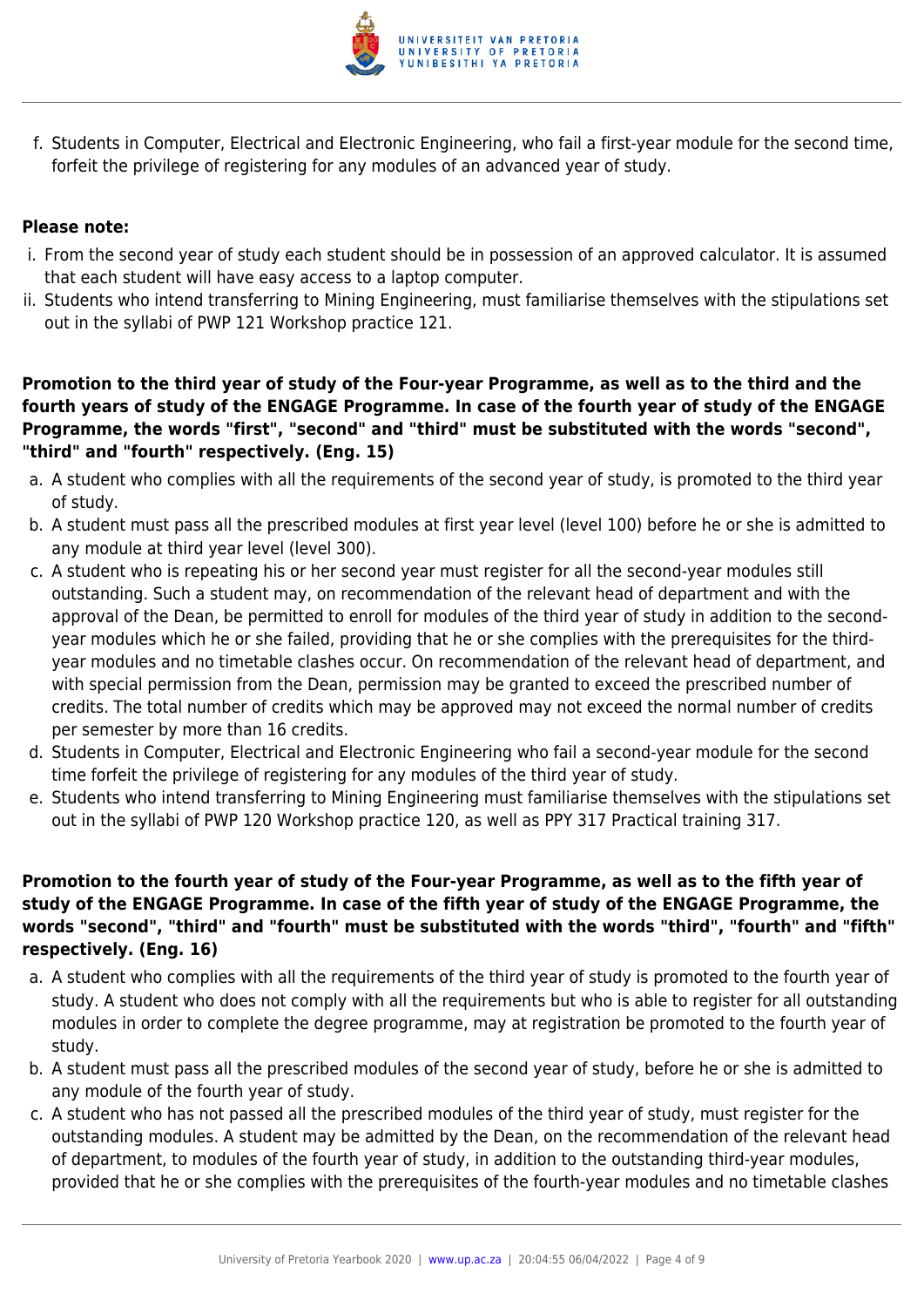

occur. The total number of credits per semester for which a student registers may not exceed the normal number of credits per semester by more than 16 credits. In exceptional cases, the Dean may, on recommendation of the relevant head of department, permit a student to exceed the above limit.

d. Students in Computer, Electrical and Electronic Engineering who fail a third-year module for the second time, forfeit the privilege of registering for any modules of the fourth year of study.

# Pass with distinction

- a. A student graduates with distinction if:
- i. no module of the third or fourth year of study of the four year programme or of the fourth or fifth year of the ENGAGE programme was repeated and a weighted average of at least 75% was obtained in one year in all the modules of the final year of study; and
- ii. the degree programme was completed within the prescribed four years for the four year programme and within the prescribed five years of the ENGAGE programme.
- b. Exceptional cases to the above will be considered by the Dean.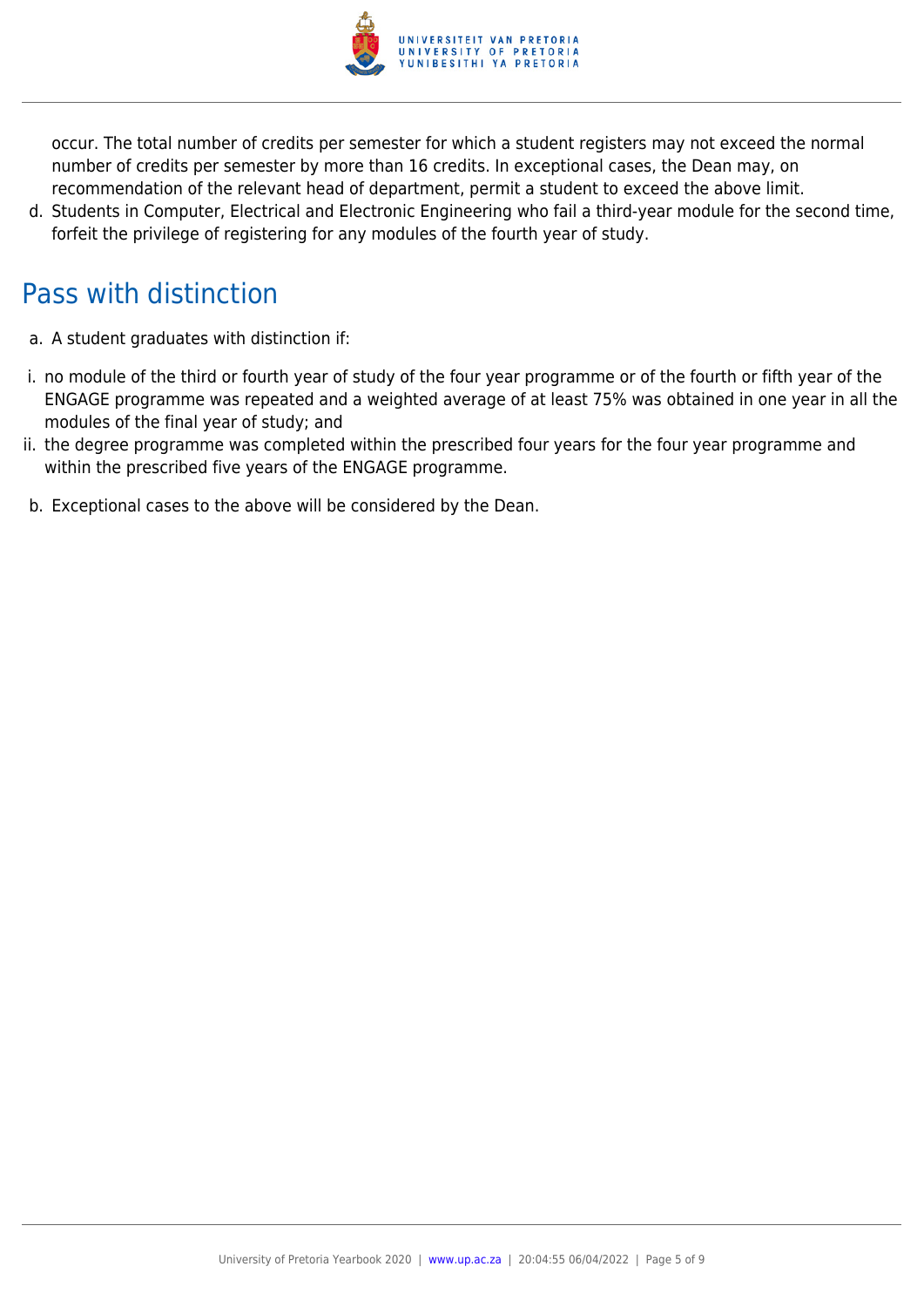

## Curriculum: Year 1

### **Minimum credits: 144**

### **Fundamental modules**

[Academic orientation 112](https://www.up.ac.za/faculty-of-education/yearbooks/2020/modules/view/UPO 112) (UPO 112) - Credits: 0.00

### **Core modules**

[General chemistry 171](https://www.up.ac.za/faculty-of-education/yearbooks/2020/modules/view/CHM 171) (CHM 171) - Credits: 16.00 [Electricity and electronics 122](https://www.up.ac.za/faculty-of-education/yearbooks/2020/modules/view/EBN 122) (EBN 122) - Credits: 16.00 [Physics 176](https://www.up.ac.za/faculty-of-education/yearbooks/2020/modules/view/FSK 176) (FSK 176) - Credits: 16.00 [Humanities and social sciences 110](https://www.up.ac.za/faculty-of-education/yearbooks/2020/modules/view/HAS 110) (HAS 110) - Credits: 8.00 [Humanities and social sciences 120](https://www.up.ac.za/faculty-of-education/yearbooks/2020/modules/view/HAS 120) (HAS 120) - Credits: 8.00 [Graphical communication 110](https://www.up.ac.za/faculty-of-education/yearbooks/2020/modules/view/MGC 110) (MGC 110) - Credits: 16.00 [Materials science 113](https://www.up.ac.za/faculty-of-education/yearbooks/2020/modules/view/NMC 113) (NMC 113) - Credits: 16.00 [Mechanics 122](https://www.up.ac.za/faculty-of-education/yearbooks/2020/modules/view/SWK 122) (SWK 122) - Credits: 16.00 [Calculus 158](https://www.up.ac.za/faculty-of-education/yearbooks/2020/modules/view/WTW 158) (WTW 158) - Credits: 16.00 [Mathematics 164](https://www.up.ac.za/faculty-of-education/yearbooks/2020/modules/view/WTW 164) (WTW 164) - Credits: 16.00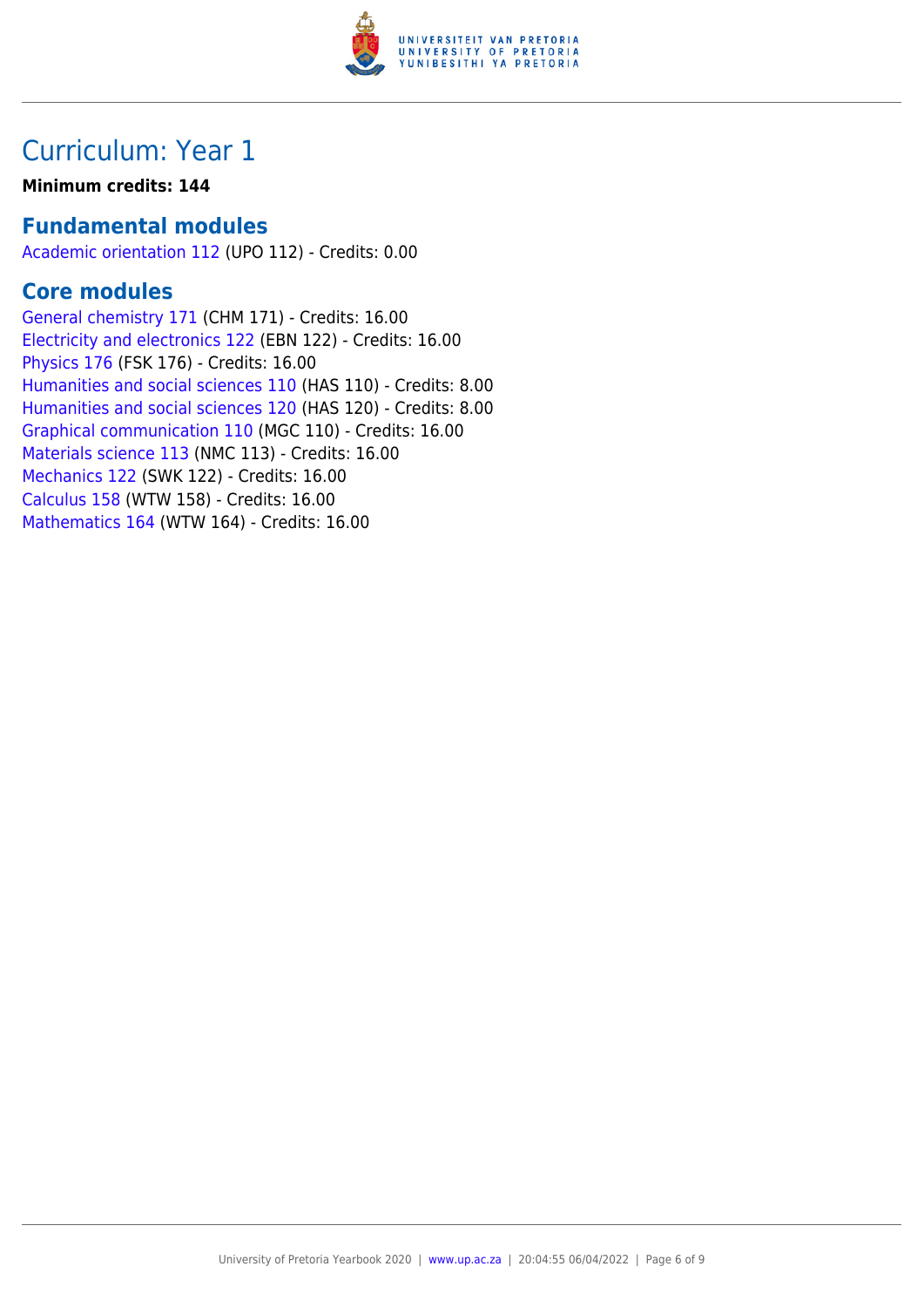

## Curriculum: Year 2

#### **Minimum credits: 148**

### **Core modules**

[Engineering statistics 220](https://www.up.ac.za/faculty-of-education/yearbooks/2020/modules/view/BES 220) (BES 220) - Credits: 8.00 [Imperative programming 132](https://www.up.ac.za/faculty-of-education/yearbooks/2020/modules/view/COS 132) (COS 132) - Credits: 16.00 [Electrical engineering 211](https://www.up.ac.za/faculty-of-education/yearbooks/2020/modules/view/EIR 211) (EIR 211) - Credits: 16.00 [Professional and technical communication 210](https://www.up.ac.za/faculty-of-education/yearbooks/2020/modules/view/EJJ 210) (EJJ 210) - Credits: 8.00 [Linear systems 220](https://www.up.ac.za/faculty-of-education/yearbooks/2020/modules/view/ELI 220) (ELI 220) - Credits: 16.00 [Introduction to programming and computer simulations 101](https://www.up.ac.za/faculty-of-education/yearbooks/2020/modules/view/EMR 101) (EMR 101) - Credits: 4.00 [Practical wiring 200](https://www.up.ac.za/faculty-of-education/yearbooks/2020/modules/view/EPW 200) (EPW 200) - Credits: 4.00 [Digital systems 220](https://www.up.ac.za/faculty-of-education/yearbooks/2020/modules/view/ERS 220) (ERS 220) - Credits: 16.00 [Community-based project 203](https://www.up.ac.za/faculty-of-education/yearbooks/2020/modules/view/JCP 203) (JCP 203) - Credits: 8.00 [Dynamics 210](https://www.up.ac.za/faculty-of-education/yearbooks/2020/modules/view/MSD 210) (MSD 210) - Credits: 16.00 [Mathematics 238](https://www.up.ac.za/faculty-of-education/yearbooks/2020/modules/view/WTW 238) (WTW 238) - Credits: 16.00 [Differential equations 256](https://www.up.ac.za/faculty-of-education/yearbooks/2020/modules/view/WTW 256) (WTW 256) - Credits: 8.00 [Calculus 258](https://www.up.ac.za/faculty-of-education/yearbooks/2020/modules/view/WTW 258) (WTW 258) - Credits: 8.00 [Numerical methods 263](https://www.up.ac.za/faculty-of-education/yearbooks/2020/modules/view/WTW 263) (WTW 263) - Credits: 8.00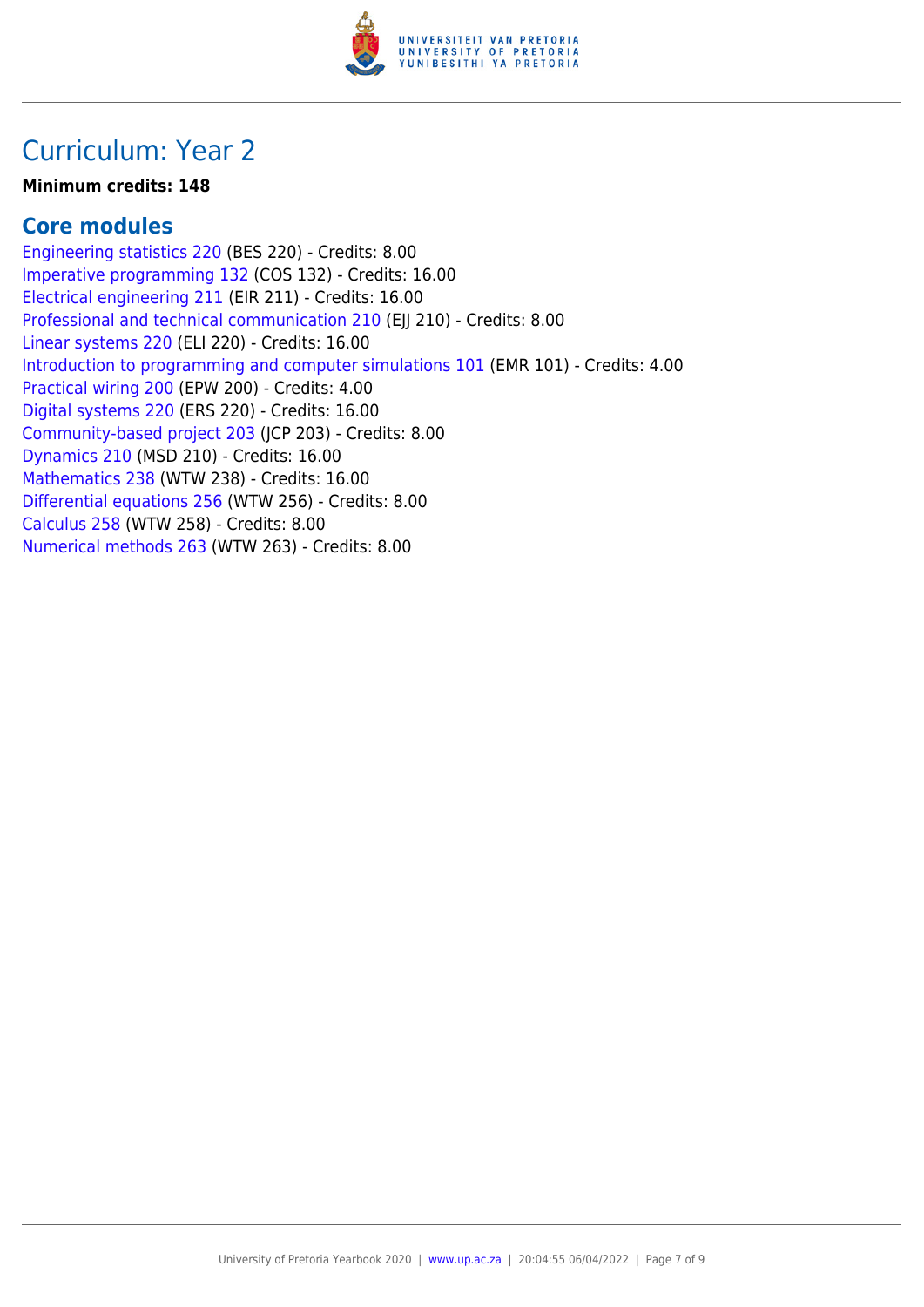

## Curriculum: Year 3

#### **Minimum credits: 148**

### **Core modules**

[Engineering management 310](https://www.up.ac.za/faculty-of-education/yearbooks/2020/modules/view/BSS 310) (BSS 310) - Credits: 8.00 [Control systems 320](https://www.up.ac.za/faculty-of-education/yearbooks/2020/modules/view/EBB 320) (EBB 320) - Credits: 16.00 [Power electronics 320](https://www.up.ac.za/faculty-of-education/yearbooks/2020/modules/view/EDF 320) (EDF 320) - Credits: 16.00 [Power system components 320](https://www.up.ac.za/faculty-of-education/yearbooks/2020/modules/view/EKK 320) (EKK 320) - Credits: 16.00 [Electrical machines 311](https://www.up.ac.za/faculty-of-education/yearbooks/2020/modules/view/ELX 311) (ELX 311) - Credits: 16.00 [Microprocessors 310](https://www.up.ac.za/faculty-of-education/yearbooks/2020/modules/view/EMK 310) (EMK 310) - Credits: 16.00 [Electromagnetism 310](https://www.up.ac.za/faculty-of-education/yearbooks/2020/modules/view/EMZ 310) (EMZ 310) - Credits: 16.00 [Analogue electronics 310](https://www.up.ac.za/faculty-of-education/yearbooks/2020/modules/view/ENE 310) (ENE 310) - Credits: 16.00 [DSP programming 300](https://www.up.ac.za/faculty-of-education/yearbooks/2020/modules/view/ESP 300) (ESP 300) - Credits: 4.00 [Electrical engineering design 320](https://www.up.ac.za/faculty-of-education/yearbooks/2020/modules/view/EWE 320) (EWE 320) - Credits: 16.00 [Engineering activity and group work 320](https://www.up.ac.za/faculty-of-education/yearbooks/2020/modules/view/MIA 320) (MIA 320) - Credits: 8.00